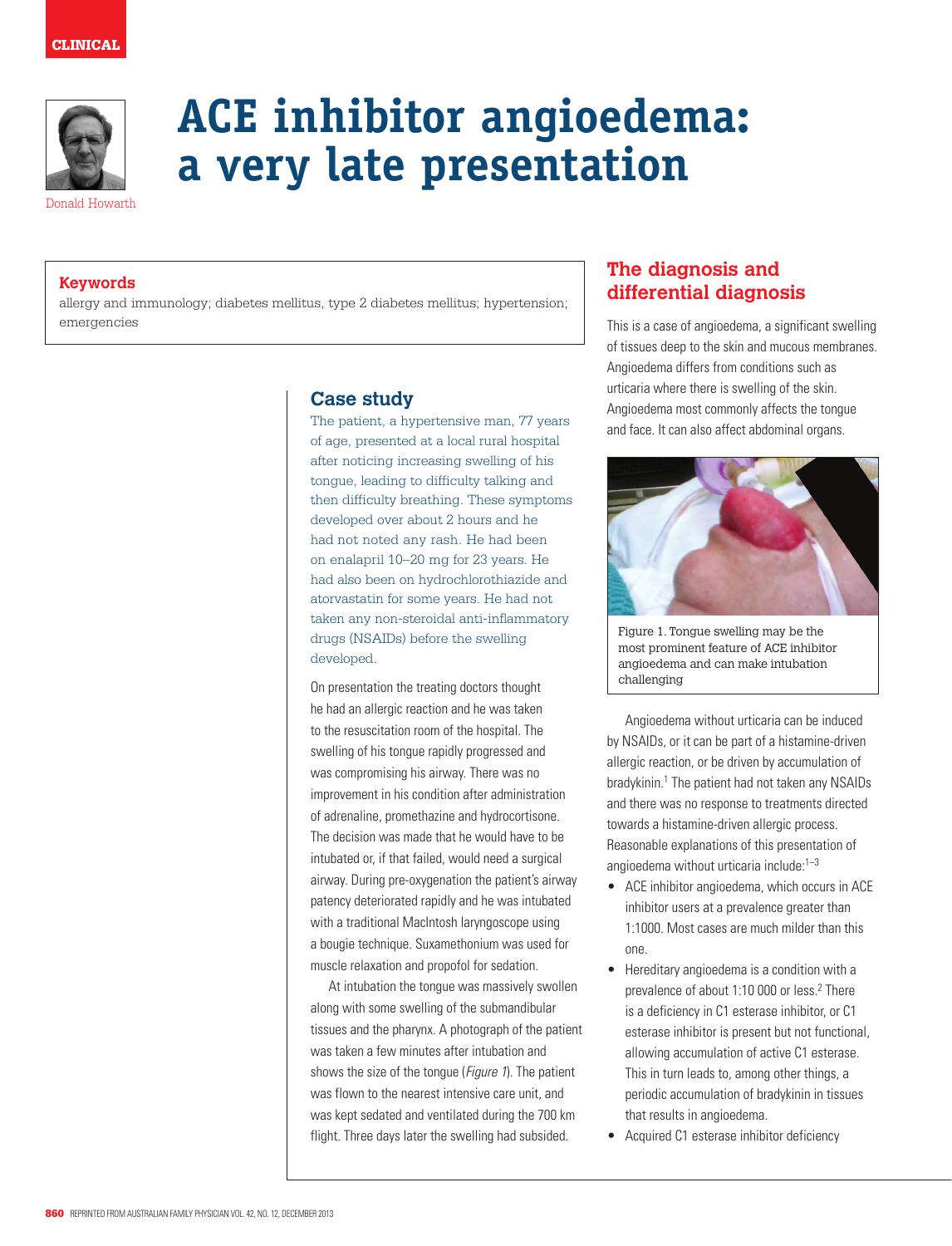is an autoimmune condition in which there is autoimmune inactivation of C1 esterase inhibitor.4 This renders the C1 esterase inhibitor ineffective and excess C1 esterase activity can develop. This can result in accumulation of bradykinin in tissues. This condition is very rare with less than 150 described cases.

Hereditary angioedema without C1 esterase inhibitor deficiency appears to be due to abnormalities in clotting factor XII and occurs with a prevalence of less than 1:100 000 people.5 The majority of cases are female.

The absence of a family history made either type of hereditary angioedema very unlikely. Further this would be an extraordinarily delayed onset for either type of hereditary angioedema.

The patient was investigated for C1 esterase inhibitor deficiency. Functional C1 esterase inhibitor level was 105% (reference range 70–130%). This ruled out hereditary angioedema and acquired C1 inhibitor deficiency. With respect to hereditary angioedema without C1 esterase inhibitor, over 90% of patients with this very rare condition have a positive family history and most cases are female.

From the above we can conclude the diagnosis is ACE inhibitor angioedema. Neither of the treating doctors recognised the condition as ACE inhibitor angioedema at time of presentation and they treated it as an allergic reaction.

## **Discussion**

ACE inhibitor angioedema has long been a known adverse drug reaction occurring with the whole group of ACE inhibitors. It has been estimated by various means to occur in 0.1–0.42% of patients on an ACE inhibitor. $6-8$  It occurs most commonly in the first year of treatment with an ACE inhibitor but can occur after years of use.9,10 Patients may have multiple episodes of ACE inhibitor angioedema before the condition is recognised, and patients with initially mild episodes may progress to having severe life-threatening episodes.<sup>9,10</sup>

The condition is usually not correctly diagnosed on initial presentation and even in fatal cases the condition often appears to have been unrecognised.11,12 The incidence is likely to be underestimated, which is concerning because of the potential for the condition to be lethal.

The typical case involves swelling of the tongue, but the lips, pharynx, larynx and submandibular tissues can also be involved.<sup>9,12</sup> In severe cases failure to secure an airway has led to death by asphyxia.<sup>11,12</sup> There have been a number of reported cases where the condition has manifested only as angioedema of the gut. Such cases are usually initially diagnosed with primary abdominal complaints, such as irritable bowel or ischaemic colitis.13,14 Such patients are at risk of undergoing laparotomy.15

There are a number of risk factors for development of ACE inhibitor angioedema. African American patients have repeatedly been shown to be at approximately four times the risk of other patients.6,8,16 Smoking also increases the risk of developing this condition.<sup>16</sup> A history of an ACE inhibitor-induced cough is associated with a 9-fold increase in the risk of angioedema.<sup>16</sup> Thus it is important to take patients with an ACE inhibitor-induced cough off this group of drugs.

The lack of response to adrenaline, antihistamines and steroids in this case is typical and is due to the condition being related to accumulation of bradykinin and not histamine. With ACE inhibition the breakdown of bradykinin is partly dependent on dipeptidyl peptidase 4 (DPP4). Levels of DPP4 may be reduced in patients who have ACE inhibitor angioedema.<sup>17–19</sup> The incidence of angioedema with the combination of an ACE inhibitor and a DPP4 inhibitor seems to be 4–5 times higher than the risk with an ACE inhibitor alone.19

A concern for the future is that DPP4 inhibitors are rapidly entering the market for the treatment of type 2 diabetes. These drugs help control type 2 diabetes by inhibiting the breakdown of incretins. As ACE inhibition is usually seen as first-line therapy for hypertension in patients with type 2 diabetes, the incidence of angioedema, a potentially lethal condition, may become more common now that DPP4 inhibitors are regularly being used. If, as in this case, patients can develop angioedema after many years of stable ACE inhibitor use then adding a DPP4 inhibitor may become the destabilising trigger for an episode of angioedema.

### **Treatment options**

In the long term, after an episode of ACE inhibitor angioedema, the patient must not take this class of drug again. Frequently, the patient will be switched to an angiotensin II receptor blocker (ARB). These drugs can also induce angioedema

though at a much lower rate than ACE inhibitors. Further, ARBs do not seem to induce severe episodes.20

The acute management of this condition is not clear-cut. The use of antihistamines, steroids and adrenaline is often quoted although there does not seem to be any evidence for efficacy with this line of treatment and certainly in this case there was no apparent benefit. There is often an automatic response among clinicians to give an antihistamine for any condition that could be an immediate hypersensitivity reaction. In a case such as this there is a risk with the use of a sedating antihistamine as the airway may be about to become compromised and a sedating drug may lead to respiratory decompensation.

There are case reports of ACE inhibitor angioedema being successfully treated with fresh frozen plasma.21–23 These reports have appeared for over a decade now. There is a recent study of seven patients given fresh frozen plasma for this condition, all of whom had failed to respond to antihistamines, steroid and adrenaline.<sup>24</sup> All seven rapidly improved after fresh frozen plasma. Thus, faced with a patient exhibiting severe ACE inhibitor angioedema, a trial of a couple of units of fresh frozen plasma would seem very reasonable to hopefully shorten the attack or to reduce the need for what could be a very difficult intubation.

There are also reports of the successful use of the bradykinin receptor antagonist icatibant,25 a short peptide that has a structure related to bradykinin. It can be administered by subcutaneous injection and is used by patients with hereditary angioedema, often by self-administration. It is not available in rural hospitals and it costs about \$3000 per dose.<sup>26</sup> By comparison, fresh frozen plasma is available in most rural hospitals and is relatively cheap at \$300 a bag.<sup>27</sup> Fresh frozen plasma, however, has the disadvantage of having to be thawed, and the minor risk of being a blood product.

Clearly, cases of the severity of this one require urgent airway management and may require emergency cricothyroidotomy.

#### **Author**

Donald Howarth BSc (Hons), MBBS, FACRRM, is a rural procedural GP who teaches in the Esperance site of the Rural Clinical School, University of WA and University of Notre Dame, WA. howarth@ rcswa.edu.au